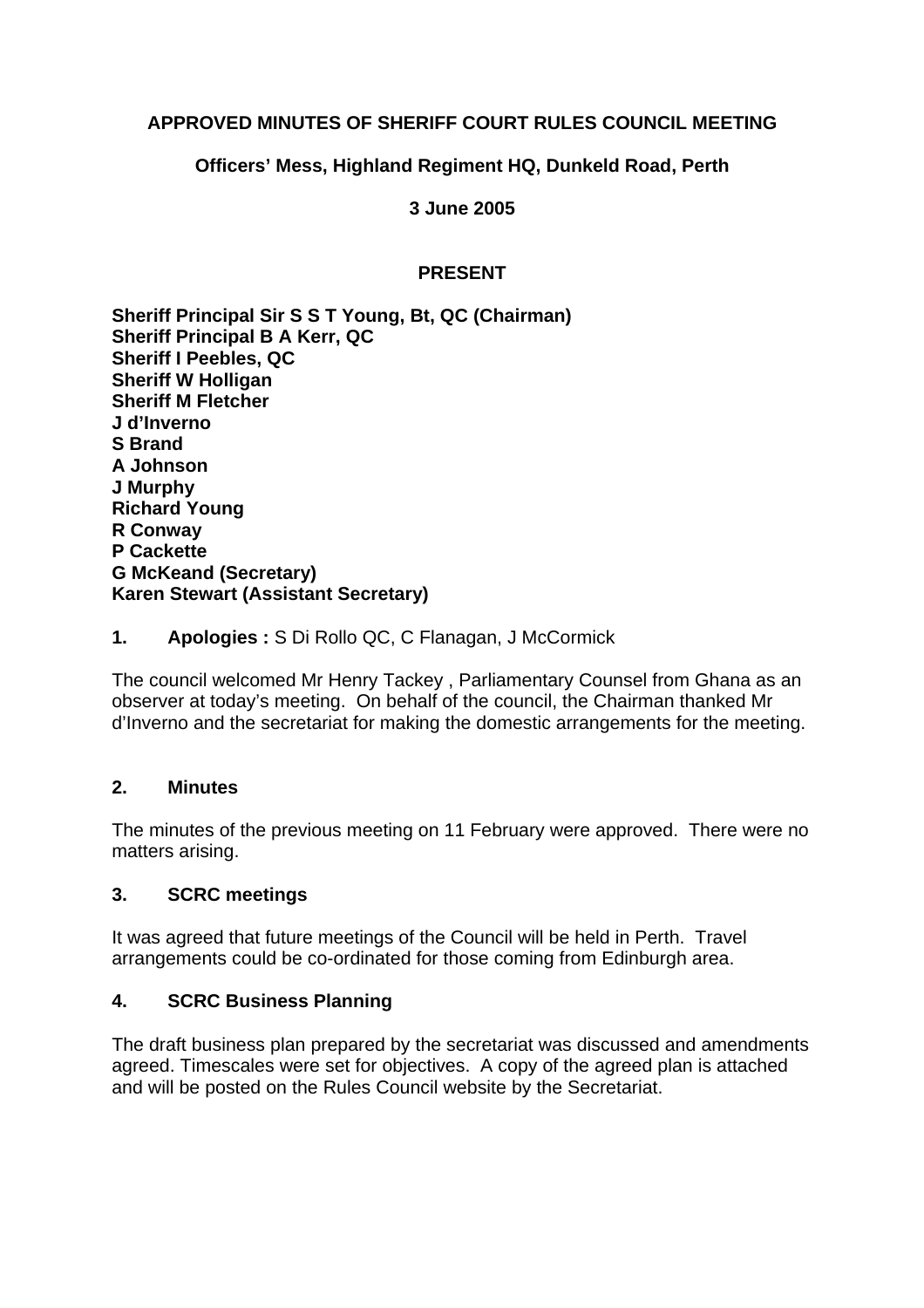## **5. Miscellaneous Act of Sederunt**

The Council considered the draft and agreed the following:

- Form F26 is suitable
- Rule 28.16 to be amended to read

"**[28.16.]**—(1) Without prejudice to any other method of taking evidence, an application by a party for use of a live television link to examine a witness may be made by motion for determination by the sheriff–

- (a) at any stage in the proceedings, or
- (b) in relation to part of the proceedings.

(2) Where such an application is made, the sheriff may make an order allowing the witness to be examined by the use of a live television link or by any other means and subject to such conditions as he considers appropriate in the circumstances of the case.".

The provisions of this rule should also be reflected in the summary cause and summary application rules. There is no requirement for inclusion in the small claim rules as the sheriff already has power under rule 9.3 to permit this.

Lady Paton will be informed of our proposed rule 28.16 regarding taking of evidence via television link to seek her opinion as a code of practice is currently being developed.

- **Draft rule 21.6 option 1 was agreed**
- If was noted that Rule 33.93 of Ordinary Cause Rules requires to be amended to refer to 'Section 52' and not as stated therein.

**It was agreed that the amended draft be taken forward with the chairman in due course.** 

## **6. EU Parental Responsibilities**

The draft rules instructed have not yet been received.

**The council agreed that when received, this draft may be taken forward by the sub-group of Sheriff Principal Young, Sheriff Holligan and Mr Brand who have worked on this in detail previously.**

## **7. Gender Recognition Act**

Following submission of the Councils' observations regarding evidence in undefended divorces the information received from policy holders was considered. There was discussion on the need for any change to rule 33.28(2) of Ordinary Cause Rules. Consensus was reached that no changes were necessary and that a gender recognition certificate produced in evidence will be self-proving for this purpose.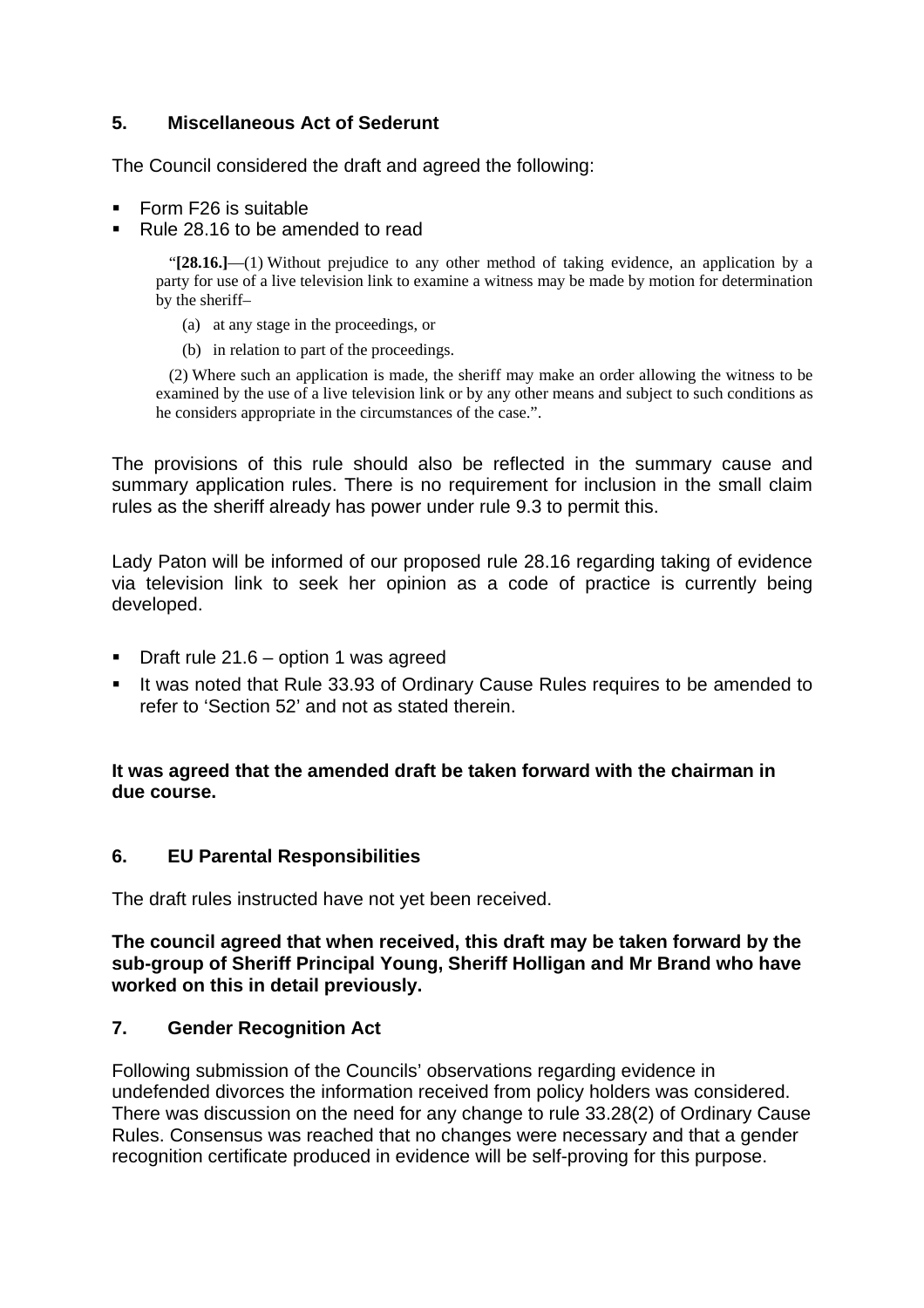# **8. Civil Partnership Act**

The council considered the paper produced by the secretariat and the draft act of Sederunt. The following matters were agreed:

- Nullity of partnership in 'civil partnership actions' in the sheriff court would be incompetent
- Draft rule 33A.1 should be amended by deletion of sub-sections f,g,h,i and k
- Draft rule 33A.3(1)(b) should make reference to 'the civil partnership of the parents of that child'
- Draft rule 33A.8 should be amended by deletion in line 1 of the word 'improper' and deletion of sub-section 4
- Draft rule 33A.21-the provision of this section apply
- Sub paragraph 33A.6(3)(c) should be deleted
- All rules should be in normal number sequence
- Part VIII and XII should be deleted as inapplicable
- Separate forms should be drafted for chapter 33A
- A number of other drafting and stylist issues would be raised with the draftsperson

A further draft will be instructed

## **9. Enterprise Act**

**9a)** Rules of court should be instructed for inclusion in the Miscellaneous act of Sederunt currently in preparation which is to be cleared with the Chairman in due course.

**9b)** The council considered the paper produced by the Secretariat. It was agreed that a watching brief should be maintained meantime pending the outcome of current ongoing court cases testing the issues under discussion. There is no need to amend the Summary Application Rules, the opinion of the council being that Rule 1.4 will be applied and that as a consequence, applications for order will be by way of Summary Application.

# **10. Mental Health (Care & Treatment) (Scotland) Act 2003**

The council considered the paper produced by the secretariat. The council members collectively expressed serious concerns on the prospect that policy holders are considering not making regulations on categories of persons to whom intimations must be made.

The following matters were agreed:

- Secretariat to advise policy holders of council opinion on making of regulations
- Section 35 warrants
	- No requirement for rules of court
- Section 293 Application form required to be included in regulations by policy holders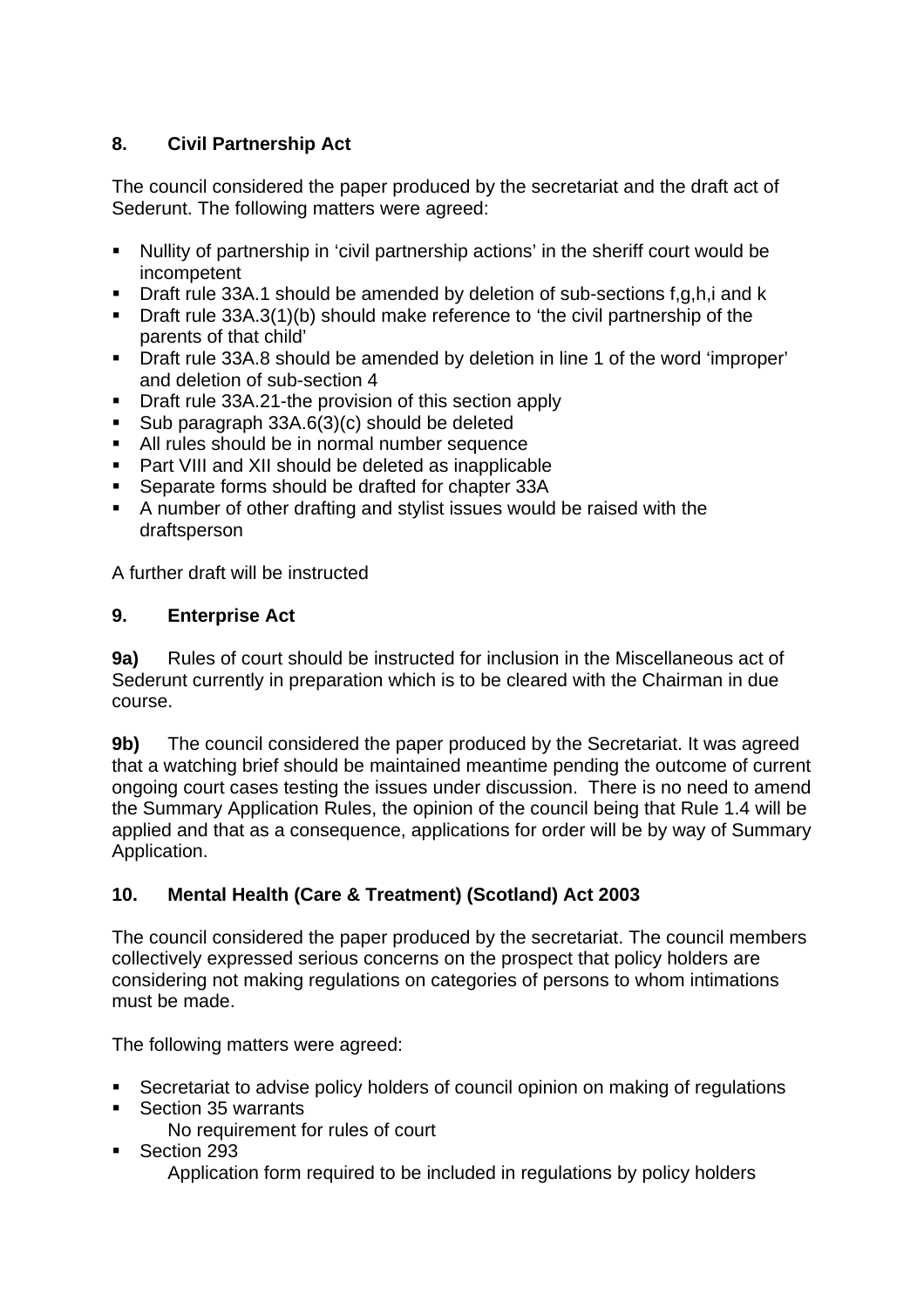Regulations will be required regarding persons who may be heard / intimated Specific procedure to be provided for in rules of court with method of intimation and time-scales to be at the discretion of the sheriff

Section 295

The council agree that the current draft rule 3.28.2 is inappropriate Application form required to be included in regulations by policy holders Regulations will be required regarding persons who may be heard / intimated A rule providing for a hearing should be drafted Specific procedure to be provided for in rules of court with method of

intimation and time-scales to be at the discretion of the sheriff

# **The secretariat to instruct amended draft in time for the next meeting.**

- **11. Protective Diligence** item removed from agenda
- **12. Paper from Scotland's Commissioner for Children** item removed from agenda

### **13. Legal aid implications re appointment of Curators, Reporters and Safeguarders**

The council noted the paper produced with interest and whilst unclear what, if anything, the council in isolation can do to rectify the problem if there is one, would invite the author in the first instance to write further to the secretariat who will prepare a further paper to the council if required.

## **14. Business update**

The council noted with interest recent progress on the various issues.

## **15. Proposals from Ordinary Cause Committee**

The chairman advised that the Sheriffs Principal have considered the matter of appeals following decree by default and have decided that there is no requirement for a practice note on the matter and no further action is required.

The council noted the position on 'single issue cases' and the fixing of civil 'intermediate diets'.

There was general discussions on all of the matters raised in the committee paper and a summary of the last meeting was given by the committee chairman. Mr Cackette indicated that the Scottish Executive (SE) are very interested in many of the issues raised and would welcome the council writing to offer support for change.

The council considered the draft commercial court report and observed that it was comprehensive and valuable. The content and the issues mentioned above were all matters which the council deemed should be taken in the context of the need for a wider review of civil procedure.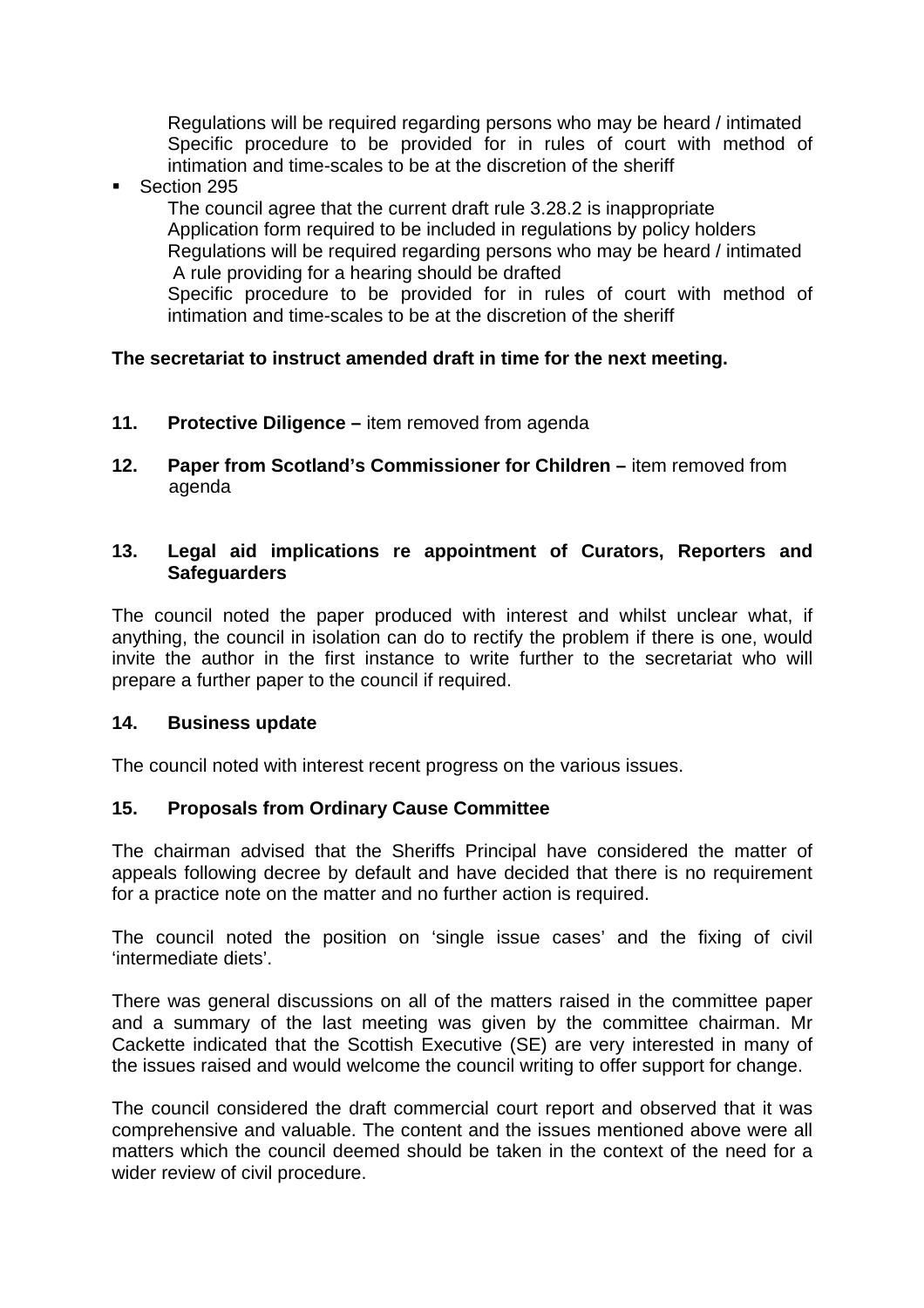Council members discussed:

- Should there be one composite court for dealing with civil processes rather than current court of Session and Sheriff Court?
- Is there a need for 2 rules councils?
- Is there a need for further specialisation within court procedures?
- Criminal procedure would require to be looked at as it would be difficult to see how the court structure for civil could be dealt with in isolation.

Pending any SE review of civil justice, the council agreed that the committee should look at any potential measures capable of making improvements to the ordinary cause rules such as the 'Coulsfield Rules' and extension of the commercial court.

### **Members of the committee agreed to write to the committee secretary with agenda proposals and submissions on the commercial court report by 24 July.**

**The next committee meeting was scheduled for 18 August 2005 at 10.30 am in Perth.** 

**The council agreed that it is appropriate for the chairman to write on behalf of the council to the Scottish Executive on the issue of wider civil justice reform.** 

**The following additional proposals submitted for consideration were approved by the council:** 

**Caveats** 

- A composite S.I for caveats should be instructed similar to C of S Rule
- Chapter 4 of OCR 93 should be repealed.
- Rule 2.8 and 2.9 of Summary Application Rules should be repealed.
- **Interpretation of the content will require to be clarified in explanatory notes to** avoid further ambiguity.

Commission & Diligence – expenses of havers

 Form G11 and equivalent forms for small claims and summary cause should contain a similar note to that set out in form G13 regarding expenses.

#### **16. Any other business**

The secretariat advised the council of discussions they have had with OSSE on timescales required for instruction and review of draft acts of Sederunt. The Council agreed that a minimum period of 4 weeks notice for users was appropriate.

There was discussion on the volume of working being undertaken by the council and the current working methods. It was suggested that policy decisions should be dealt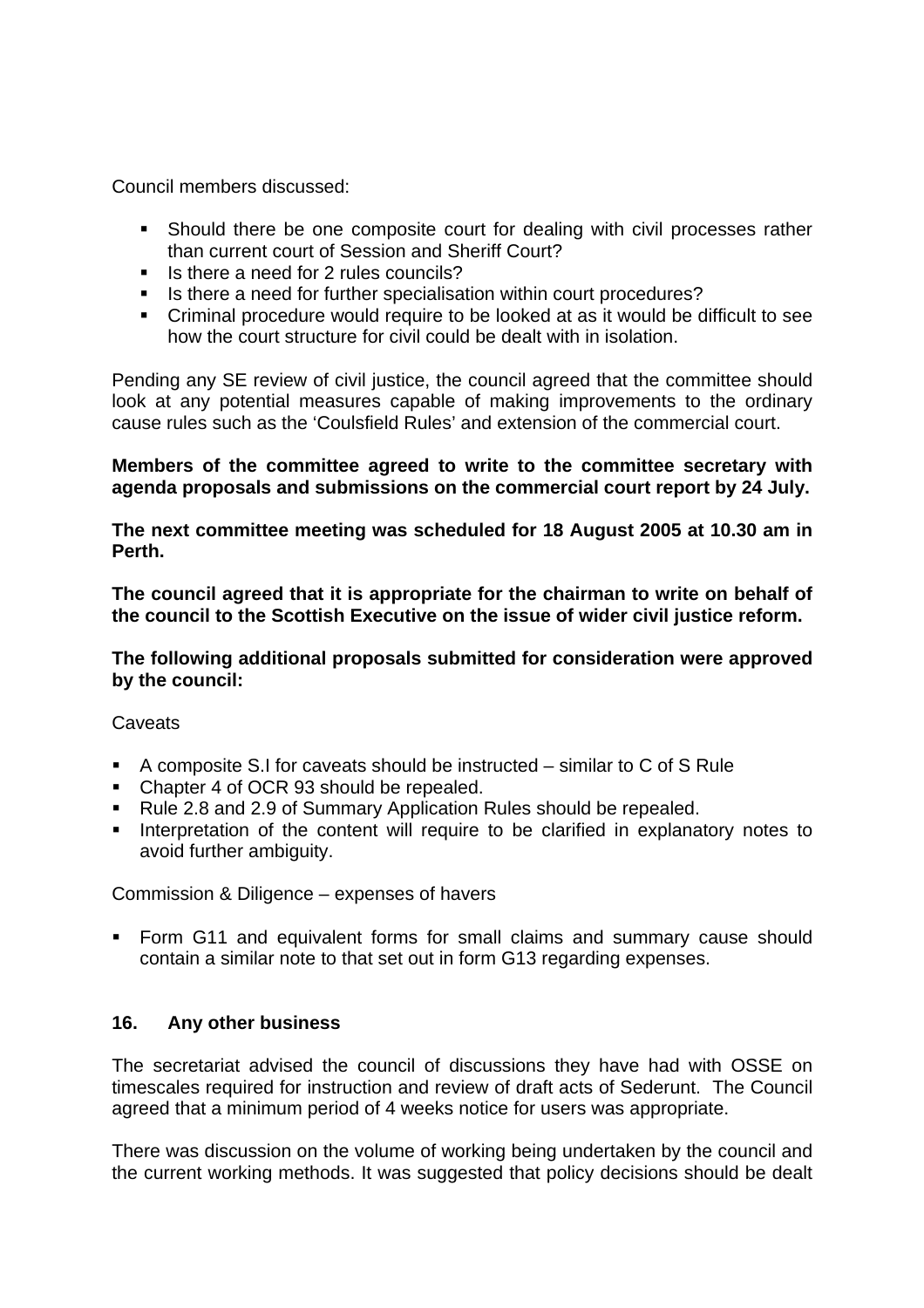with by the whole council but that it may be appropriate to have smaller sub-groups look at drafting details for different acts of sederunt. The proposal met with approval. The practicalities will be considered by the chairman and secretariat for discussion at the next meeting.

The secretariat were asked to write to W. Green, Scots Law Publishers to alert them to the need to update Parliament House Book One. Form G13 requires to be corrected and Rule 16.3 of Ordinary Cause Rules 1993 is omitted.

### **17. Dates of meetings were scheduled for**

2<sup>nd</sup> September 2005 at 10.30 am in Perth

2<sup>nd</sup> December 2005 at 10.30 am in Perth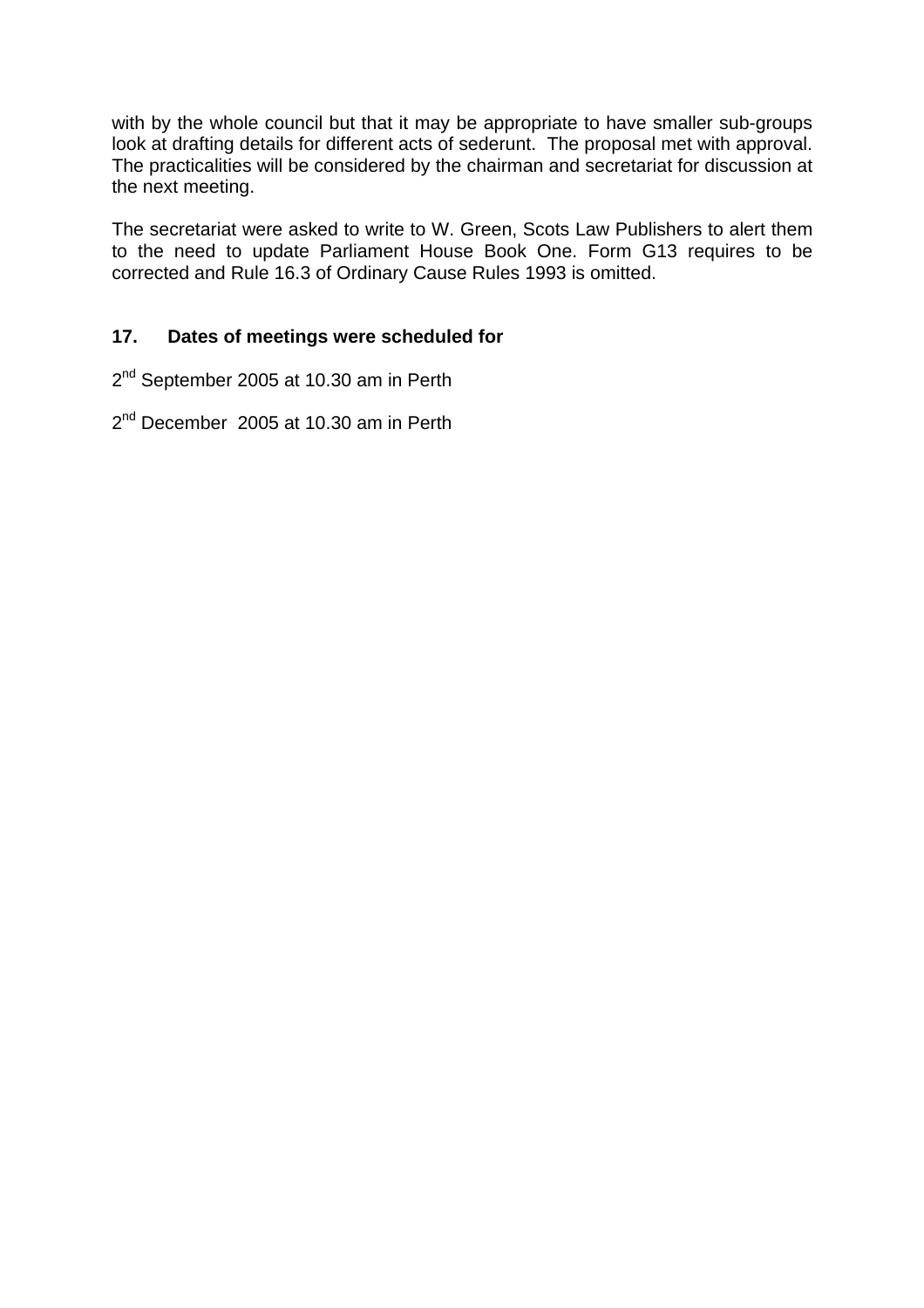#### **SHERIFF COURT RULES COUNCIL & COMMITTEES BUSINESS PLAN 2005 – 2006**

### **Aims Of Council:**

- To review civil practice and procedure within Sheriff Court
- To consider the need for rules of court flowing from new and amended legislation and to instruct subordinate legislation as required.
- To support Council IT Committee established to consider wider use of information technology in dispute resolution
- To support Council Ordinary Cause Committee in the development of Ordinary Cause procedure
- To support Council Mediation Committee established to examine the use of mediation in court procedures and to re-consider the current requirement for the sheriff to 'seek to negotiate settlement' in both small claims and summary cause procedures

| <b>Objectives</b>                                                                                                                                                                                                                                                     | <b>Progress to date</b>                                                         |
|-----------------------------------------------------------------------------------------------------------------------------------------------------------------------------------------------------------------------------------------------------------------------|---------------------------------------------------------------------------------|
| <b>IT Committee</b>                                                                                                                                                                                                                                                   |                                                                                 |
| To agree a revised project timetable<br>with SCS before 30 September 2005<br>To report this Committee's findings<br>and recommendations to the Sheriff<br>Court rules Council by latter part of<br>2005                                                               | Interim report of consultation<br>responses<br>considered by SCRC in Feb 05.    |
| <b>Ordinary Cause Committee</b>                                                                                                                                                                                                                                       |                                                                                 |
| To Consider the commercial court<br>٠<br>research and make<br>recommendations to the Council by<br><b>June 2005</b>                                                                                                                                                   | Committee met 22 April 05. Report of interim<br>proposals to SCRC on 3 June 05. |
| Pending consideration by the Scottish<br>٠<br>Executive<br>$\sigma$ f<br>SCRC's<br>the<br>for a full civil<br>recommendations<br>review, to make further<br>justice<br>recommendations to the Council on<br>further reform of ordinary cause rules<br>by January 2006 |                                                                                 |